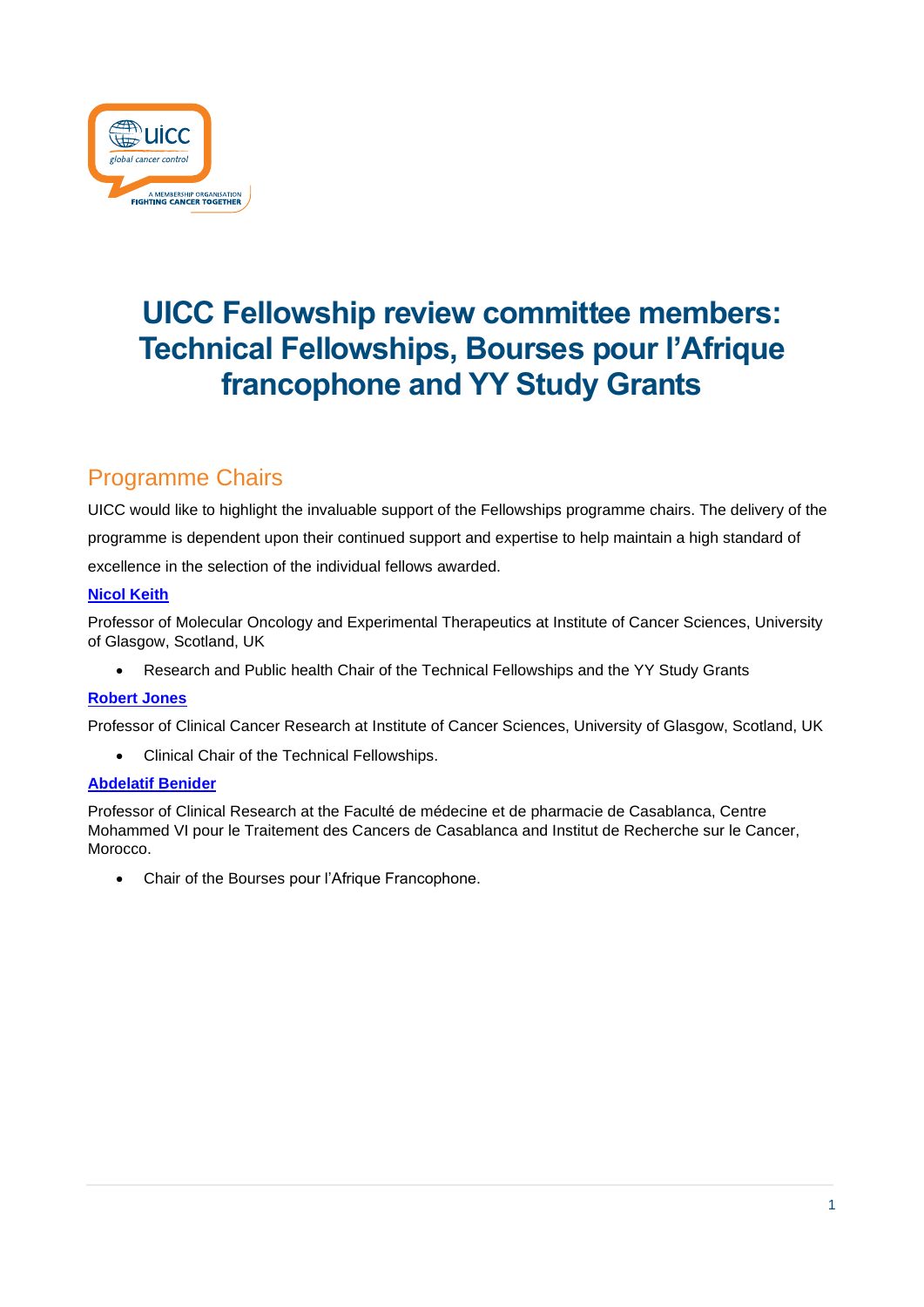# Programme Reviewers

UICC would like to thank the 54 experts in cancer control from 26 countries, who generously provided high quality reviews for the Technical Fellowships, the YY Study grants and BAF programmes in 2021.

### YY Study Grants (YY) Review Committee (2020 call, applications awarded 2021)

| <b>Reviewer</b>         | <b>Institution</b>                 | <b>Country</b> |
|-------------------------|------------------------------------|----------------|
| Paolo Dotto             | Lausanne University                | Switzerland    |
| Kanya Honoki            | Nara Medical University Japan      | Japan          |
| Jennifer McIntosh       | University of Melbourne            | Australia      |
| <b>Kristian Pietras</b> | <b>Lund University</b>             | Sweden         |
| Mahito Sadaie           | <b>Tokyo University of Science</b> | Japan          |

### Bourses pour l'Afrique Francophone Review Committee 2021

| <b>Reviewer</b>          | <b>Institution</b>                                 | <b>Country</b>      |
|--------------------------|----------------------------------------------------|---------------------|
| Bambara Aboubacar        | Centre Hospitalier Universitaire Yalgado Ouédraogo | <b>Burkina Faso</b> |
| Abdoul Halim Bague       | Centre Hospitalier Universitaire Yalgado Ouédraogo | <b>Burkina Faso</b> |
| Eric Comte               | Institute of Global Health                         | Switzerland         |
| Abel Cordoba             | <b>Centre Oscar Lambret</b>                        | France              |
| <b>Freddy Gnangnon</b>   | <b>Cotonou Cancer Registry</b>                     | <b>Benin</b>        |
| Marjory Jolicoeur        | University of Montreal                             | Canada              |
| Marcel Dieu-Donné Egue   | Faculty of Health Sciences Cotonou                 | Benin               |
| <b>Raymond Miralbell</b> | Hôpitaux Universitaires Genève (HUG)               | Switzerland         |
| Jonas Nsengiyumva        | Ministry of Health                                 | Burundi             |
| Christian Ntizimira      | African Center for Research on End-of-Life Care    | Rwanda              |
| Allan Relecom            | Hôpitaux Universitaires Genève (HUG)               | Switzerland         |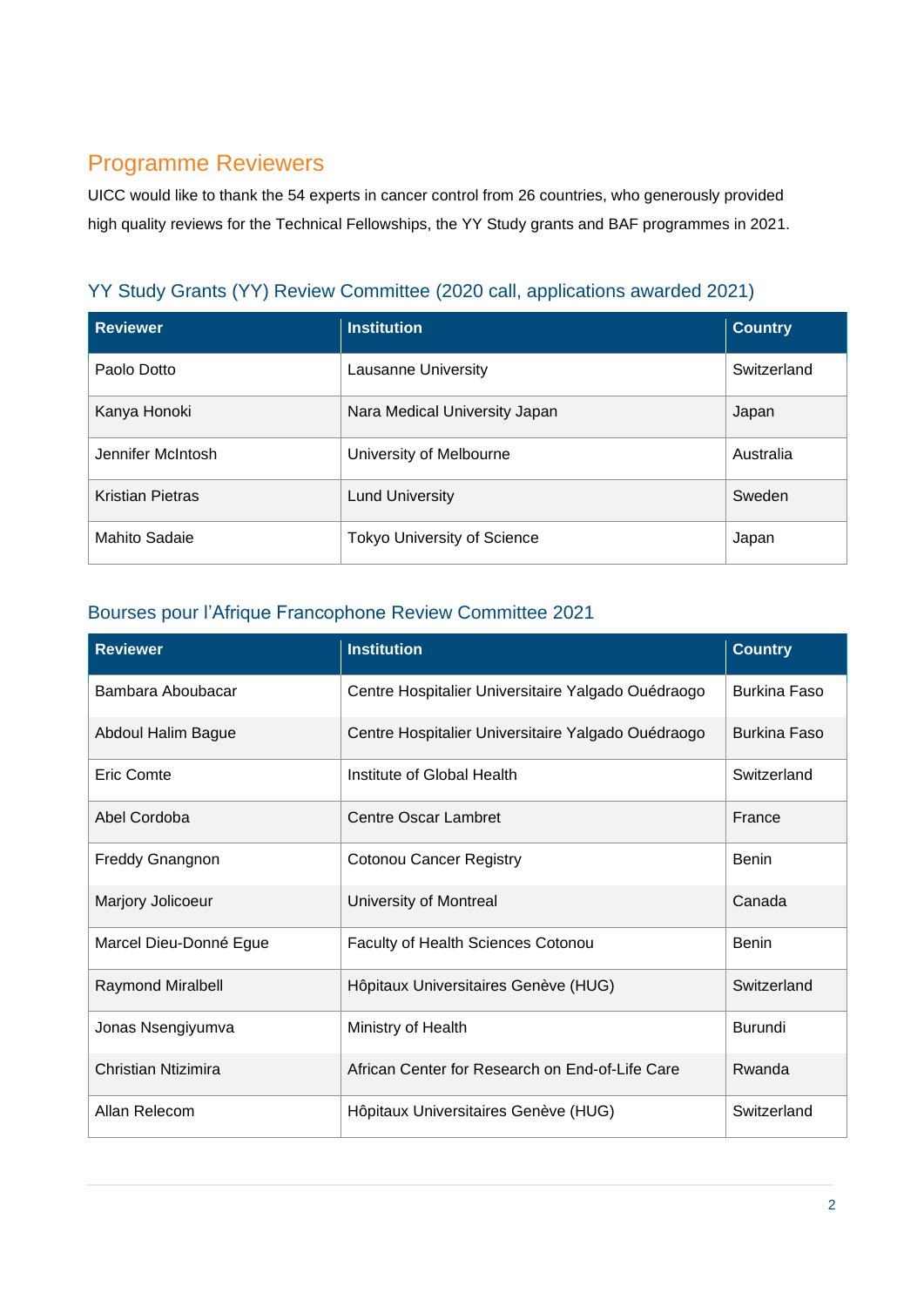## Technical Fellowships Review Committee 2021

| <b>Reviewer</b>             | <b>Institution</b>                                           | <b>Country</b>        |
|-----------------------------|--------------------------------------------------------------|-----------------------|
| Zipporah Ali                | Kenya Hospices and Palliative Care Association               | Kenya                 |
| Enrico Vittorio Avvedimento | Università degli Studi di Napoli Federico II                 | Italy                 |
| <b>Warren Bacorro</b>       | University of Santo Tomas Hospital                           | Philippines           |
| Partha Basu                 | International Agency for Research on Cancer                  | France                |
| Nicolo Battisti             | Royal Marsden Hospital                                       | United Kingdom        |
| <b>Tushar Bopche</b>        | <b>Gujarat Cancer and Research Institute</b>                 | India                 |
| Hennie Botha                | <b>Stellenbosch University</b>                               | South Africa          |
| Anna Cabanes                | <b>Global Focus on Cancer</b>                                | <b>United States</b>  |
| <b>Fatima Carneiro</b>      | University of Porto                                          | Portugal              |
| Mishka Cira                 | Center for Global Health at National Cancer Institute        | <b>United States</b>  |
| Luca Cozzi                  | Istituto Clinico Humanitas                                   | Italy                 |
| Sushil Deshpande            | Seth Nandlal Dhoot Hospital                                  | India                 |
| Mihail-Gabriel Dimofte      | University of Medicine and Pharmacy "Gr.T. Popa"             | Romania               |
| Anders Ekbom                | Karolinska Institutet                                        | Sweden                |
| Nitin Gangane               | Mahatma Gandhi Institute of Medical Sciences                 | India                 |
| Aloke Ghosh Dastidar        | Institute of Post Graduate Medical Education and<br>Research | India                 |
| Elvira Grigorieva           | Institute of Molecular Biology and Biophysics                | Russian<br>Federation |
| Ahmed Hefnawy               | <b>Assiut University</b>                                     | Egypt                 |
| <b>Gabor Liposits</b>       | University of Southern Denmark                               | Denmark               |
| Erik Lundgren               | Umeå University                                              | Sweden                |
| Marcel Dieu-Donné Egue      | Faculty of Health Sciences Cotonou                           | <b>Benin</b>          |
| Jennifer McIntosh           | University of Melbourne                                      | Australia             |